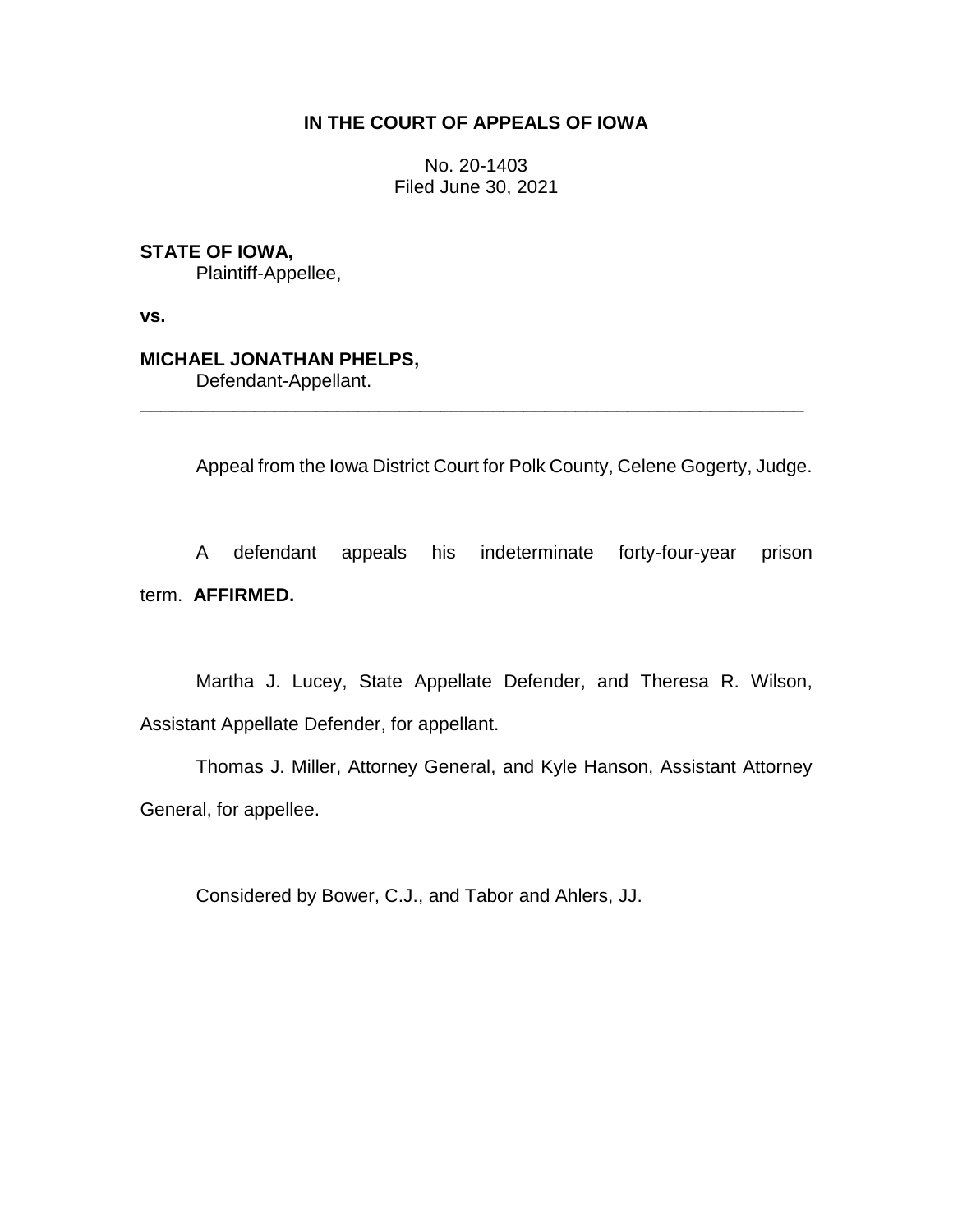### **TABOR, Judge.**

Michael Phelps appeals his sentence—a mix of concurrent and consecutive terms not to exceed forty-four years—for sixteen counts of sexual exploitation of a minor. He alleges the district court abused its discretion by concentrating on the serious nature of his offenses at the expense of mitigating factors. Because the district court acted reasonably in balancing the protection of the community with Phelps's need for rehabilitation, we affirm the sentence.

## **I. Facts and Prior Proceedings**

Police received a "cybercrimes tip" that Phelps was uploading child pornography in an online chatroom. Acting on that tip, they obtained a search warrant for Phelps's residence and electronic devices. When officers arrived at his residence, Phelps confessed to possessing and transmitting child pornography. According to the minutes of evidence,

[Phelps] gave the officers his login and password for his cloud storage, aka his "mega" account. Officers conducted a forensic evaluation of [Phelps's] electronic devices and online storage account. They were able to recover hundreds of movies and videos; thousands of pictures and images; and numerous folders labeled as "CP" (child pornography); all containing children engaged in prohibited sex acts.

This examination showed that on seven separate occasions, [Phelps] distributed thousands of videos and images of child pornography to unknown individuals through his mega account. The examination also showed that on seven separate occasions, [he] transmitted images and videos containing child pornography to unknown individuals while chatting in an online forum. All of these events are separate and distinct, meaning [Phelps] has distributed and transmitted thousands of videos and images on fourteen different occasions. When [his] devices and online storage were seized by law enforcement, [he] was in possession of thousands of videos and images containing child pornography.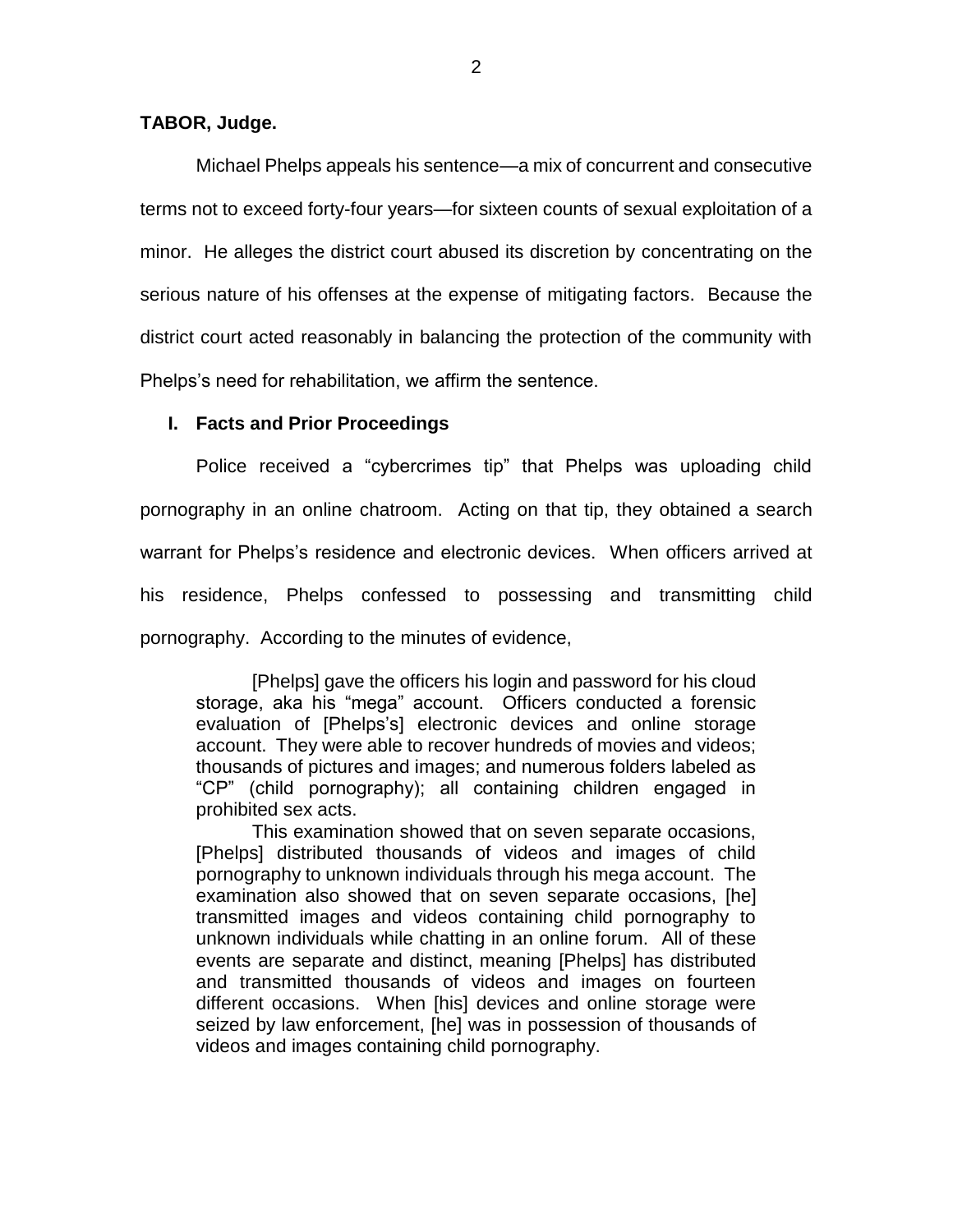The State filed a trial information charging Phelps with sixteen counts of sexual exploitation of a minor: seven counts for distributing, seven counts for transmitting, and two counts for possessing child pornography. *See* Iowa Code § 728.12(2), (3) (2020). Phelps reached a plea bargain with the State, agreeing to plead guilty to all counts. Under the bargain, Phelps was free to argue for a deferred or suspended sentence.

At the plea hearing, Phelps admitted using "an app called SnapChat to find other people that were interested in the same types of images, and [he] would send those pictures to them and try [to] get some back in exchange." He described the images as "preteens or children engaging in sex acts either with an adult or with just themselves." Along with his SnapChat activity, Phelps admitted file-sharing pictures from a "MEGA account app." The court accepted his guilty pleas.

At sentencing, defense counsel sought a deferred judgment for his twenty-two-year-old client. Counsel emphasized Phelps's employment and his embrace of sex-offender treatment. Counsel also noted Phelps "moved back in with his parents to distance himself" from peers who were a bad influence. In his allocution, Phelps apologized for his actions and discussed seeking professional help to overcome his "inappropriate sexual thoughts." To that end, the defense presented reports from therapist David Greenwood, who found Phelps was a "low moderate risk" to reoffend sexually online with minors. Greenwood believed Phelps would be a good candidate for outpatient sex-offender therapy.

The State disagreed that Phelps could be "safely supervised in the community." The prosecutor pointed to the presentence investigation report that recommended incarceration. From there, the prosecutor lobbied the court to

3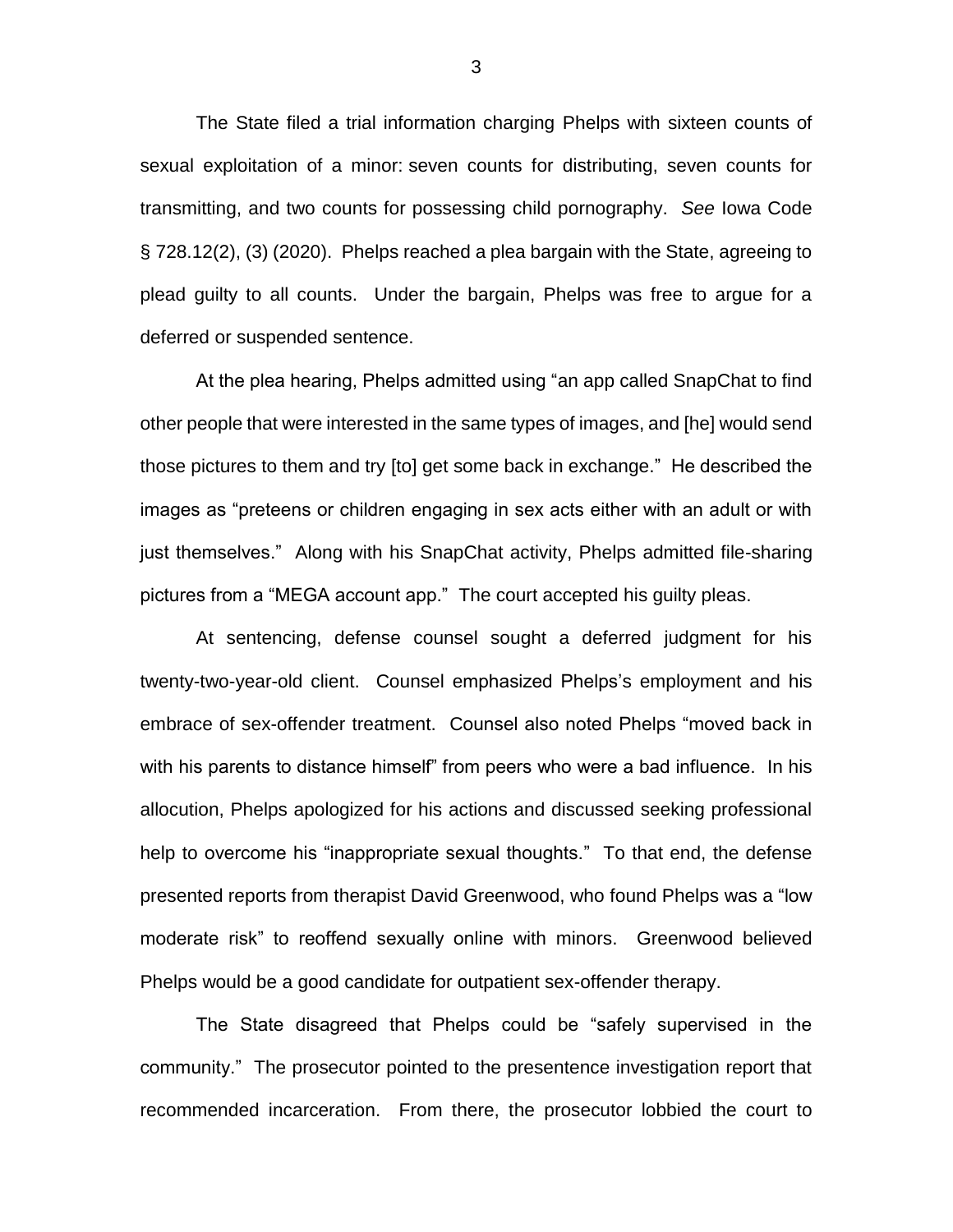impose consecutive five-year terms on the seven distribution counts (thirty-five years), concurrent five-year terms on the seven transmission counts (five years), and consecutive two-year terms on the two possession counts (four years). The prosecutor asked the court to run those terms back to back for a total indeterminate sentence of forty-four years.

The district court accepted the State's sentencing recommendation. Phelps now appeals.<sup>1</sup>

#### **II. Scope and Standards of Review**

We review sentencing challenges for correction of legal error. *State v. Formaro*, 638 N.W.2d 720, 724 (Iowa 2002). Because Phelps's sentence falls within statutory limits, it is "cloaked with a strong presumption in its favor." *Id.* We will reverse only if the district court abused its discretion in picking the punishment, or if the sentencing hearing was defective. *Damme*, 944 N.W.2d at 103. Under this standard of review, we do not "second guess" the selected sentence. *Id.* at 106. Rather, we verify the court did not rely on untenable or unreasonable grounds. *Id.* Because of the discretionary nature of sentencing, we afford wide latitude to the district court. *State v. Fetner*, 959 N.W.2d 129, 133 (Iowa 2021).

#### **III. Analysis**

 $\overline{a}$ 

When imposing the sentence, the district court told Phelps:

I have read Dr. Greenwood's evaluation and his updated report, and this Court knows Dr. Greenwood to be an excellent provider. This Court cannot ignore the extensive nature of the—of the actions of this defendant regarding child pornography.

<sup>&</sup>lt;sup>1</sup> Phelps satisfies the "good cause" requirement in Iowa Code section 814.6(1)(a)(3) by challenging his sentence rather than his guilty plea. *See State v. Damme*, 944 N.W.2d 98, 103 (Iowa 2020).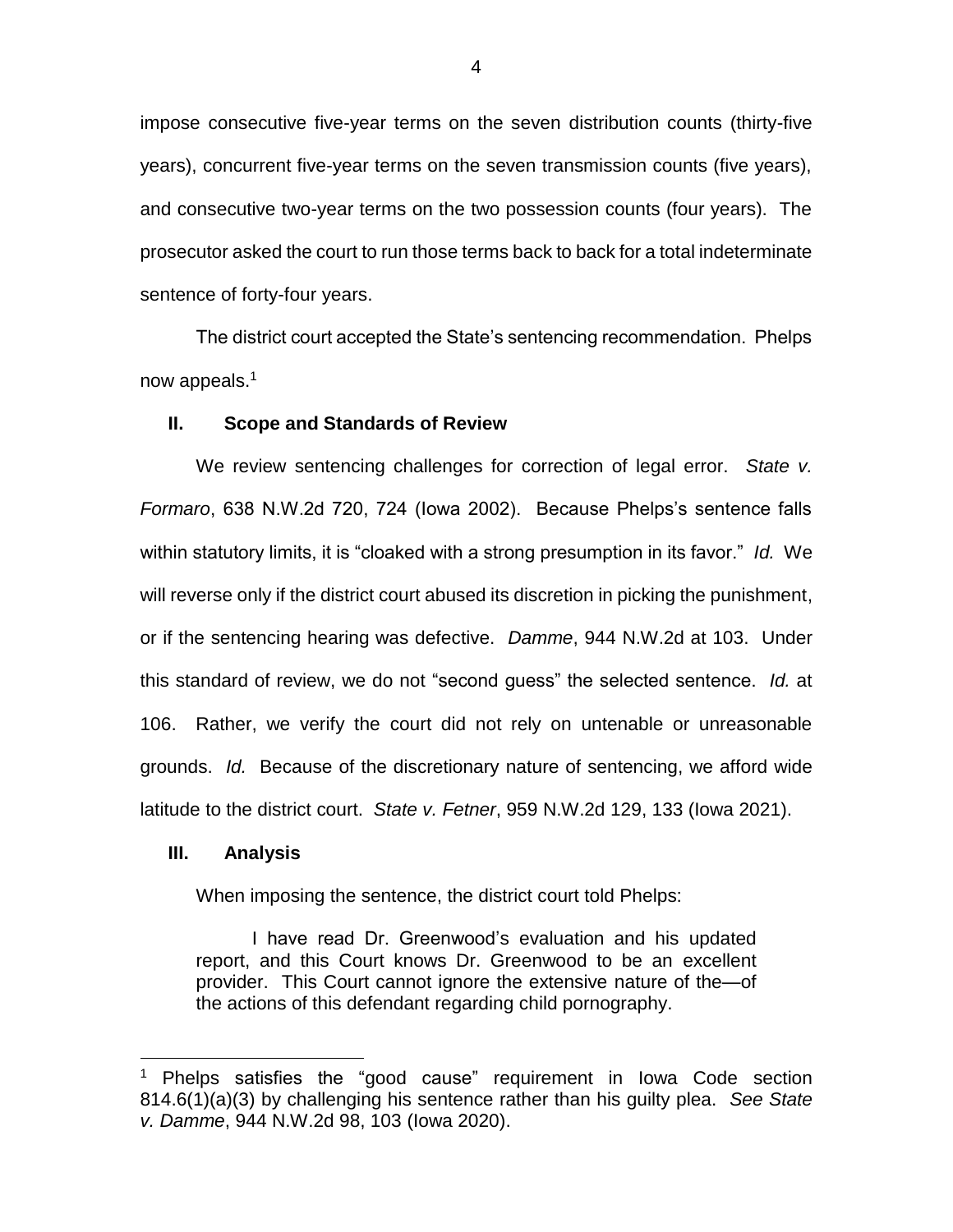You distributed child pornography, you possessed it, and you transmitted it over a course of years. This Court must protect the community. That is a factor. And based on the information that—all the information I've been provided, I don't think a suspended sentence is appropriate in this case and that prison is warranted.

Viewing those statements, Phelps claims the court "failed to seriously consider any factors other than the nature of the offense in reaching its sentence." He insists, "The fact that the court superficially referred to the other statutory factors, without more, is little better than oral boilerplate and cannot serve as a basis for finding the court gave serious consideration to the minimal essential factors."

No doubt, the district court highlighted Phelps's extensive involvement with child pornography. But it did not do so without weighing other relevant sentencing factors. *See* Iowa Code § 901.5 (requiring courts to consider all pertinent information in selecting sentencing option that provides "maximum opportunity for the rehabilitation of the defendant, and for the protection of the community"); *see also id.* § 907.5(1). For instance, the court studied Greenwood's evaluation that included Phelps's mental-health and substance-abuse history and treatment options. But the court viewed the timing and the volume of Phelps's sex offenses as more important. *See State v. Wright*, 340 N.W.2d 590, 593 (Iowa 1983) (recognizing "right of the individual judge to actually balance the relevant factors in determining an appropriate sentence inheres in the discretionary standard").

Contrary to Phelps's argument, the court did more than give lip service to mitigating factors. It acknowledged Phelps's age and his lack of a prior criminal record. Likewise, the court confirmed its consideration of his employment and family circumstances, as well as his mental-health history. Granted, the court did